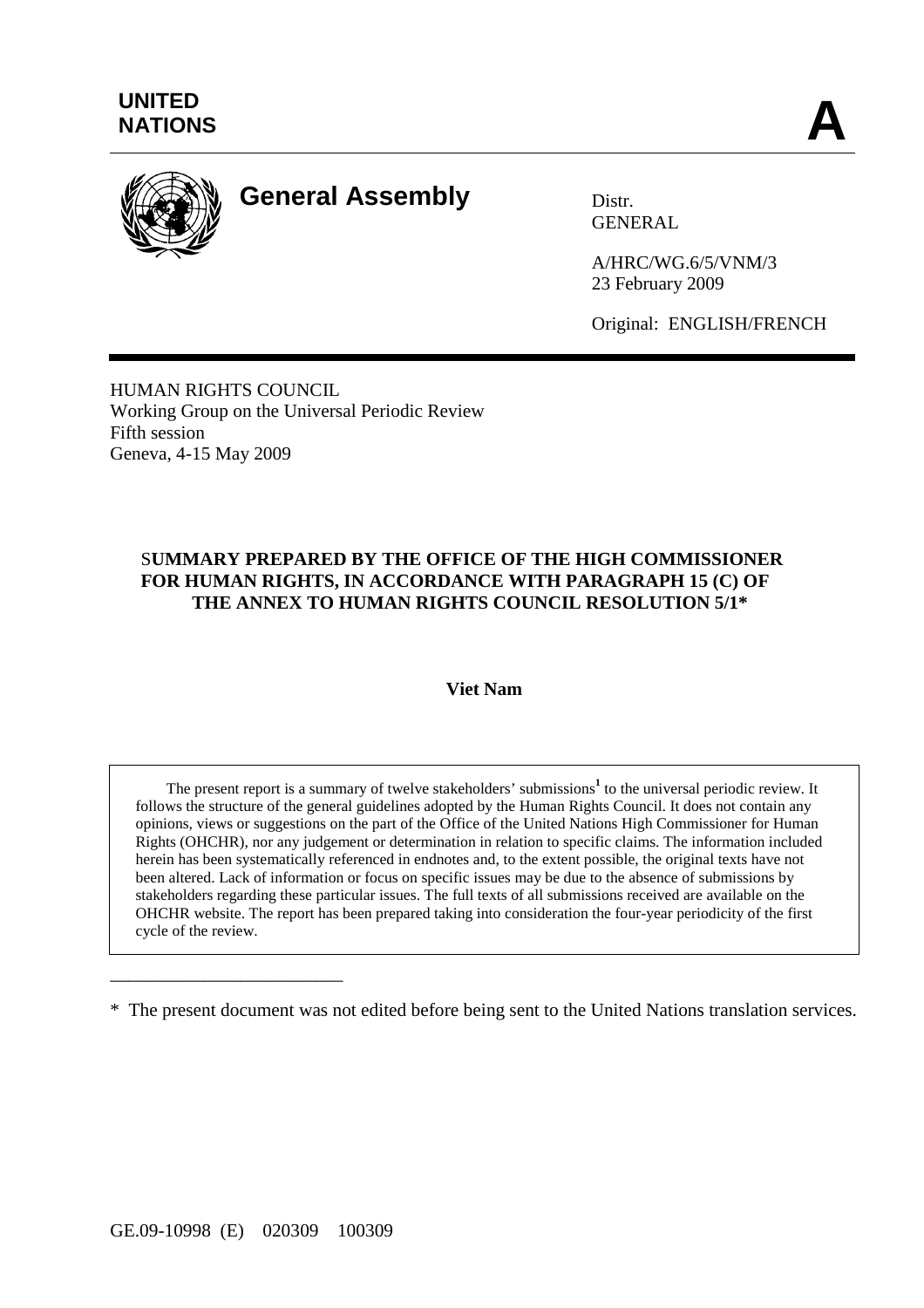# **I. BACKGROUND AND FRAMEWORK**

### **A. Scope of international obligations**

1. International Federation of Human Rights and Viet Nam Committee on Human Rights (FIDH and VCHR) called on the Government to guarantee that the Vietnamese Constitution conforms to the International Covenant on Civil and Political Rights (ICCPR) and ensure that Vietnamese law guarantees the effective protection of all Covenant rights in accordance with the recommendations of the Human Rights Committee (HRC).**<sup>2</sup>**

# **B. Constitutional and legislative framework**

2. FIDH and VCHR noted that the protection of human rights is guaranteed by the 1992 Constitution and several other legislative provisions. However, the exercise of these rights is severely curtailed, even nullified, by extensive domestic legislation which influences human rights in compliance with "the policies and interests of the State."**<sup>3</sup>**

3. Amnesty International (AI) noted that Article 69 of the 1992 Constitution affirms the right to freedom of expression, assembly and association, but only "in accordance with the provisions of the law". These laws include, amongst others, Internet decrees, the Press Law (amended in 1999), the Publishing Law, the State Secrets Protection Ordinance and the 1999 Penal Code. Moreover, important provisions of these laws are explicitly in breach of international human rights treaties that Viet Nam has ratified.**<sup>4</sup>**

# **II. PROMOTION AND PROTECTION OF HUMAN RIGHTS ON THE GROUND**

## **A. Cooperation with human rights mechanisms**

4. FIDH and VCHR noted that Viet Nam's periodic report on the International Covenant on Economic, Social and Cultural Rights (ICESCR) is overdue since 1995. Viet Nam also fails to cooperate with the United Nations Special Procedures. Since 2002, five Special Procedures have requested to visit Viet Nam, following repeated allegations of human rights violations without any answer. Viet Nam has allowed no visits since 1998, when the Special Rapporteur on Freedom of Religion and Belief raised concerns on religious freedom abuses. Viet Nam then announced it would never again "*accept any individuals or organizations coming to investigate religious freedom or human rights*"*.* **5**

5. FIDH and VCHR called on the Government to implement the recommendations of the Committee on the Elimination of Discrimination Against Women (CEDAW), particularly with regard to the Land law by taking the necessary steps to remove any administrative obstacles that may prevent the issuance of joint land use certificates to husbands and wives.**<sup>6</sup>**

6. Human Rights Watch (HRW) noted that Viet Nam has not revised or repealed national security laws that criminalize peaceful expression of political views and independent religious activities, despite appeals to do so by the HRC (2002), the Working Group on Arbitrary Detention (1995), and the Special Rapporteur on Freedom of Religion and Belief (1998).**7**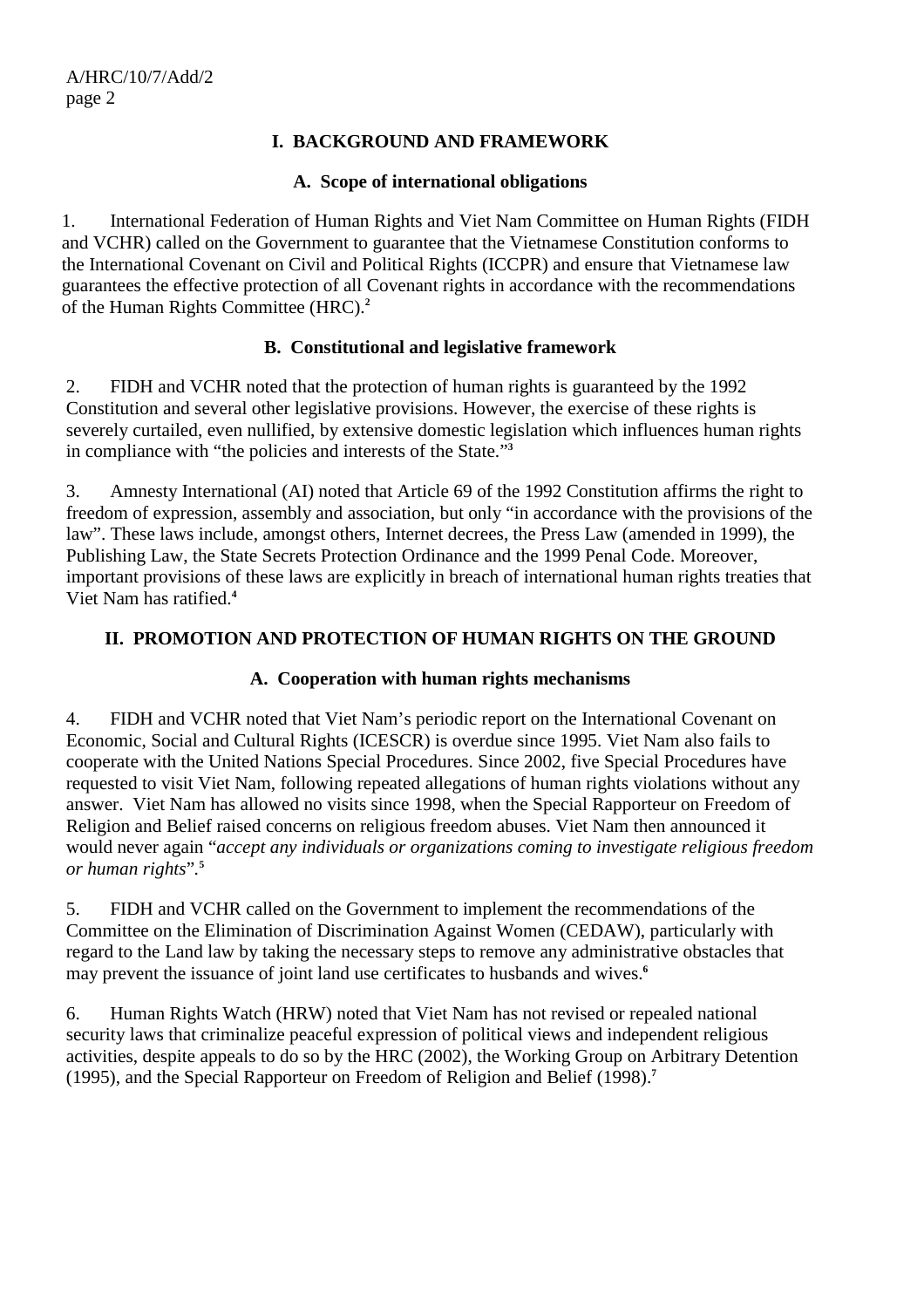# **B. Implementation of international human rights obligations**

## **1. Equality and non-discrimination**

7. FIDH and VCHR stated that grave violations of women's rights persist in Viet Nam, despite legal commitments taken by the Government to promote gender equality. Abuses include domestic violence, violations of reproductive rights, prostitution and trafficking of women and girls – often with the connivance of Party and Police officials.**<sup>8</sup>**

8. FIDH and VCHR noted that lack of implementation and awareness, official power abuse and corruption result in mass abuses of women's right to land. Despite revisions in the Land Law that entitle women to register Land User Certificates along with their husbands, only 3 per cent are registered in women's names, and 3 per cent joint-held. Widows find themselves completely destitute after working for decades on their husband's lands.**<sup>9</sup>**

# **2. Right to life, liberty and security of the person**

9. AI noted that twenty-nine offences, economic crimes and crimes against national security, in the Penal Code carry the death penalty as an optional punishment. The majority of death sentences are imposed for drug trafficking offenses.**<sup>10</sup>** AI further noted reports in July 2008 that the Ministry of Public Security had recommended that the death penalty be abolished for 12 crimes: appropriating property by fraud; smuggling; producing and trading fake food and medical products; being involved in producing, storing and circulating counterfeit money, bonds and cheques; organising the illegal use of drugs; hijacking aeroplanes or ships; corruption; taking and giving bribes; destroying army weapons or technical equipment; being involved in an invasion; "anti-human" crimes; and those convicted of war crimes. According to an official media report, it has been proposed that Article 35 of the Penal Code, which stipulates the death penalty for certain offences, should be amended to apply only to the "most heinous crimes and to people considered to be a serious danger to the community and the nation's security".**<sup>11</sup>**

10. According to AI, in January 2004 a government decree prohibited the reporting of statistics on death sentences and executions as a "state secret," and the total numbers are therefore not made public. AI noted that this lack of transparency runs counter to repeated calls by the United Nations for the death penalty to be used only in an open and transparent manner, and for all information about its use to be made publicly available. **<sup>12</sup>**

11. AI called on the Government to: immediately impose a moratorium on executions, with a view to abolition of the death penalty, in line with United Nations General Assembly resolution 62/149; reduce the number offences liable for the death penalty, as proposed by the Government in July 2008; make public all information about the imposition and use of the death penalty, including information on executions carried out; and encourage discussion among National Assembly members and other appropriate legislative institutions on abolition of the death penalty for all crimes.**<sup>13</sup>**

12. HRW stated that it has compiled compelling evidence of torture and ill-treatment of political and religious prisoners, and punitive placement of prisoners in solitary confinement in dark and unsanitary cells.**<sup>14</sup>**

13. FIDH and VCHR stated that detention conditions are extremely harsh. Beatings and torture are routine. Prisoners, including the sick and elderly must perform hard labour. Prisons are overcrowded and filthy, and food rations are grossly insufficient. Medical care is available only to those who can pay it.**15**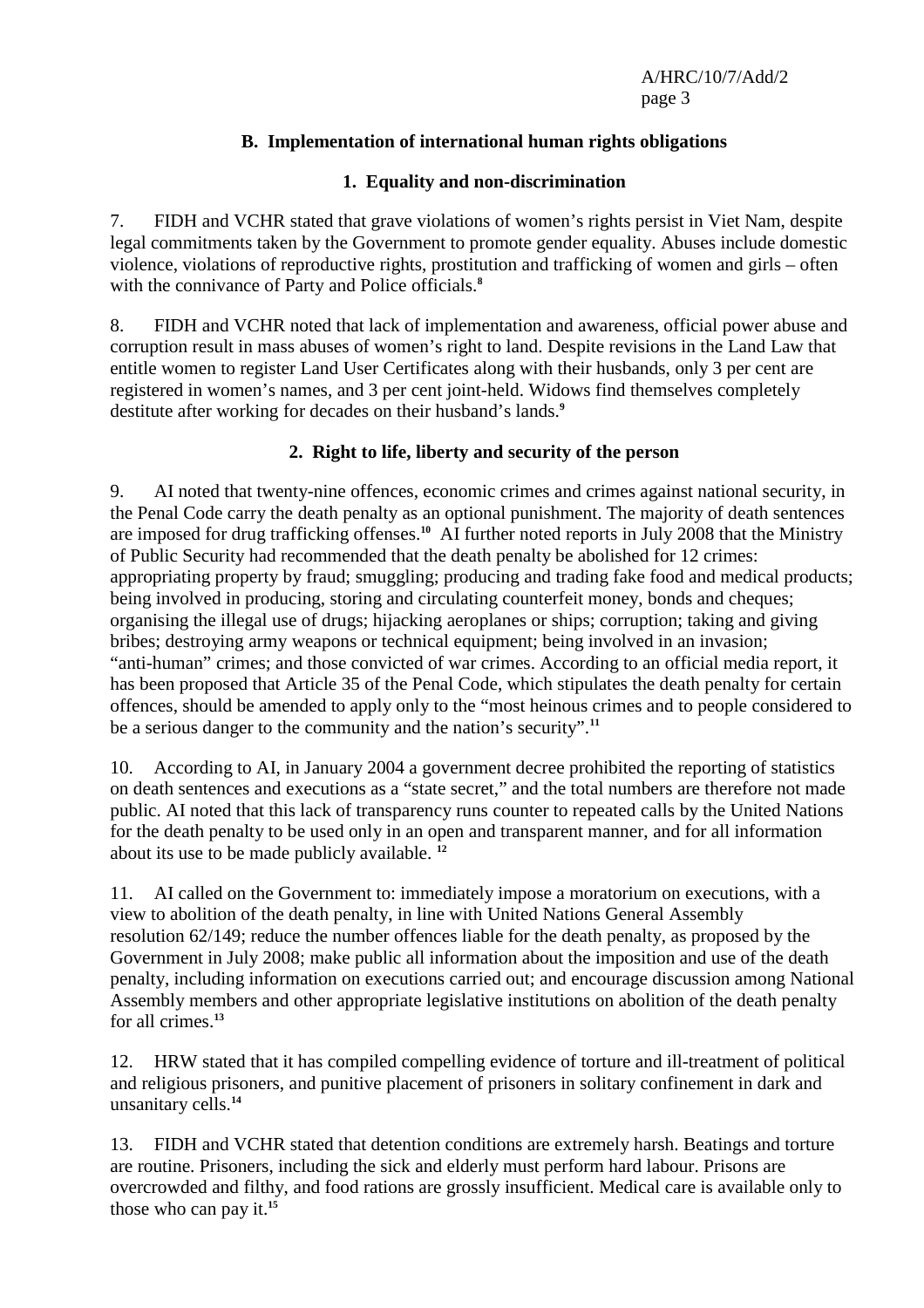14. FIDH and VCHR noted "Ordinance 44 on "Regulating Administrative Violations", which empowers local officials not only to arrest and detain citizens, but also to commit them to mental hospitals or "rehabilitation camps" without any due process of law. The Ordinance is particularly used against political and religious dissidents, and legalizes the arbitrary practice of detention without trial.<sup>16</sup> HRW recommended that Viet Nam repeal Ordinance 44, which authorizes administrative detention, house arrest, or detention in Social Protection Centers (*Trung Tam Bao Tro Xa Hoi* in Vietnamese) and psychiatric facilities for two year renewable periods, without trial, for individuals deemed to have violated national security laws.**<sup>17</sup>**

15. HRW noted that police are authorized to arrest and detain people without warrants in Social Protection Centers when they are deemed to be "social evils," including street children, sex workers, trafficking victims and street peddlers. Such detainees are also subject to harsh treatment and physical abuse. For example, in 2006 Human Rights Watch has documented serious mistreatment of street children arbitrarily detained at Dong Dau Social Protection Center near Hanoi—including instances of corporal punishment, collective punishment, placement in isolation, deprivation of food and medical treatment, and denial of family contact.**<sup>18</sup>**

16. FIDH and VCHR noted that under the amended 2004 Criminal Procedures Code (Article 120), suspected "national security" offenders may be held in custody pending investigation for four months. This period may be extended four times by the Chairman of the Supreme People's Procuracy, after which the authorities must either release detainees *or "if deeming it necessary, apply other deterrent measures".* FIDH and VCHR stated that *Quan che,* or "probationary detention*"* (Article 30 of the Penal Code) is a second punishment inflicted on former political prisoners. It enables the State to place "national security" offenders *"under the supervision and re-education of the local authority"* for a period of 1-5 years' probation after their release. During this time, they are forbidden to leave their homes, deprived of their civic rights and maintained under constant police surveillance. In theory, *quan che* cannot be applied without a court decision, but in practice it is automatically applied to political and religious prisoners after their release for many years.**<sup>19</sup>**

17. Global Initiative to End All Corporal Punishment of Children (GIEACPC) noted that corporal punishment of children is lawful in the home in Viet Nam. Various laws protect children's dignity, honour and integrity – including the Law on the Protection, Care and Education of Children – but there is no evidence that these are interpreted as prohibiting all forms of corporal punishment of children inflicted by parents in the name of "discipline". In schools, laws protect children's honour and dignity and prohibit physical harm, but there is no clear statement that this means corporal punishment is prohibited and such punishment continues to be used. GIEACPC further noted a research of 2005 into the experiences of 500 children and 300 adults, showing that 94 per cent of the children reported experiencing physical and emotional punishment at home and 93 per cent at school; 82 per cent reported being physically punished on all parts of their bodies. The majority of children felt that being caned was the worst punishment and this was very common at school and at home. Other punishments included being hung from a tree and caned, being electrocuted, having limbs broken and being burned with cigarettes. In the penal system, corporal punishment is unlawful as a sentence for crime and as a disciplinary measure in penal institutions. Corporal punishment is lawful in alternative care settings.**<sup>20</sup>**

# **3. Administration of justice, including impunity, and the rule of law**

18. International PEN noted the existence of the so called "people's tribunals" where members of the public are gathered by Government agents to form orchestrated mock trials to criticise dissidents. Individuals are denounced before these "people's tribunals", they are blamed and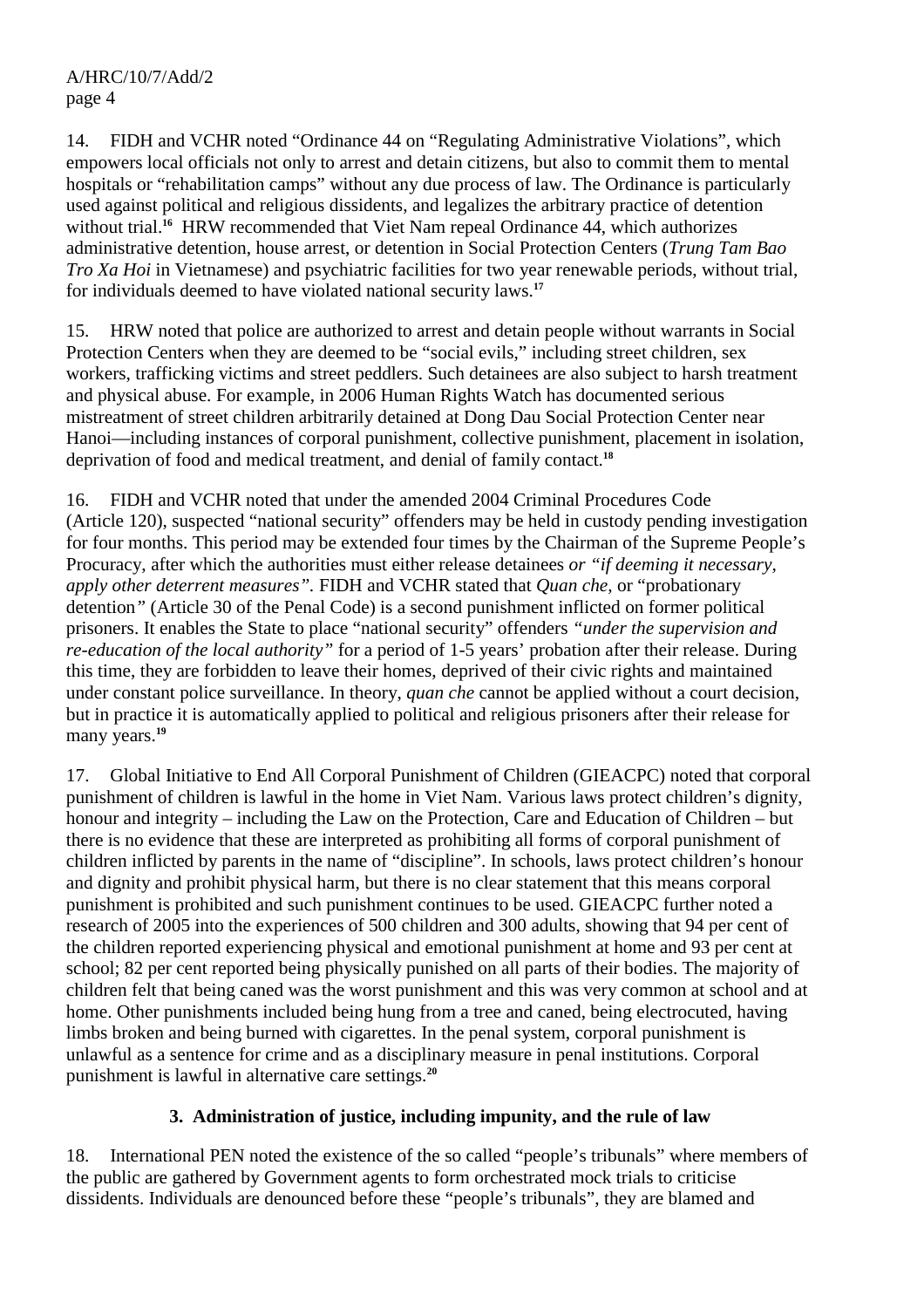humiliated, and finally *'sentenced'* in total disregard of the principles of fair trial.**<sup>21</sup>** International PEN requested the Vietnamese authorities to discontinue the practices within "people's tribunals" which do not respond to international standards of fair trial set forth in Article 14 of the ICCPR as well as to ensure that conditions in prisons and camps are improved, pending the release of all prisoners of conscience, and allow for adequate medical treatment for those in need.**<sup>22</sup>**

19. HRW recommended that Viet Nam address rural grievances about land rights and local corruption without resorting to excessive use of force or other human rights violations by strengthening the legal system and the independence of the judiciary, and making legal services available to the rural poor.**<sup>23</sup>**

### **4. Freedom of religion or belief, expression, association and peaceful assembly, and right to participate in public and political life**

20. European Centre for Law and Justice (ECLJ) noted that there has been a noticeable improvement in religious freedom, but that the majority religion continues to benefit from a preferential treatment while signs of hostilities remain concerning minority religions and non-authorized religions, notably Christians. The Christians are closely monitored and be subjected to discrimination, even to violence when they belong to a particular ethnic group.**<sup>24</sup>**

21. Institute on Religion and Public Policy (IRPP) stated that virtually every religious group within the country, from Buddhists to Catholics to Protestants, has faced discrimination and persecution. Such persecution is exacerbated by the fact that many of these religious communities are found among Viet Nam's ethnic minorities, which the Government already views with suspicion.**<sup>25</sup>**

22. While noting that the 1992 Constitution provides for freedom of belief and religion (Article 70), IRPP noted that it also contains clauses that serve to undermine freedom of religion. Article 30 of the Constitution states: "the State undertakes the overall administration of cultural activities. The propagation of all reactionary and depraved thought and culture is forbidden; superstitions and harmful customs are to be eliminated." This clause provides the Government with an administrative loophole, which allows Vietnamese authorities to brand certain forms of religious expression as "depraved culture," "superstitions," or "harmful customs." This article gives the Government the constitutional power to discriminate against religious beliefs or groups without any specific, objective criteria.**<sup>26</sup>** International PEN expressed similar concerns.**<sup>27</sup>**

23. Christian Solidarity Worldwide (CSW) noted two policy documents: "Ordinance Regarding Religious Beliefs and Religious Organizations" that came into effect on 15 November 2004 and "Decree on Religion" promulgated on 1 March 2005 as a set of guidelines for the implementation of the Ordinance, including the complex and ill-defined process for the registration and recognition of denominations and congregations. CSW noted that, while the Ordinance guarantees the right to freedom of religion and religious belief, it however sets out a series of ill-defined caveats to the practice of religion, which go considerably further than the limitations stipulated in international protections for freedom of religion, including Article 8 (2) that prohibits the "abuse" of religion to undermine national unity, to "sow division among the people, ethnic groups and religions" or to "spread superstitious practices", and Article 15 that provides that religious activities will be suspended if they "negatively affect the unity of the people or the nation's fine cultural traditions".**<sup>28</sup>**

24. CSW further noted that there continues to exist a particular intolerance of the propagation of Christian faith, and new Christians are subject to particular restrictions. Instances of forced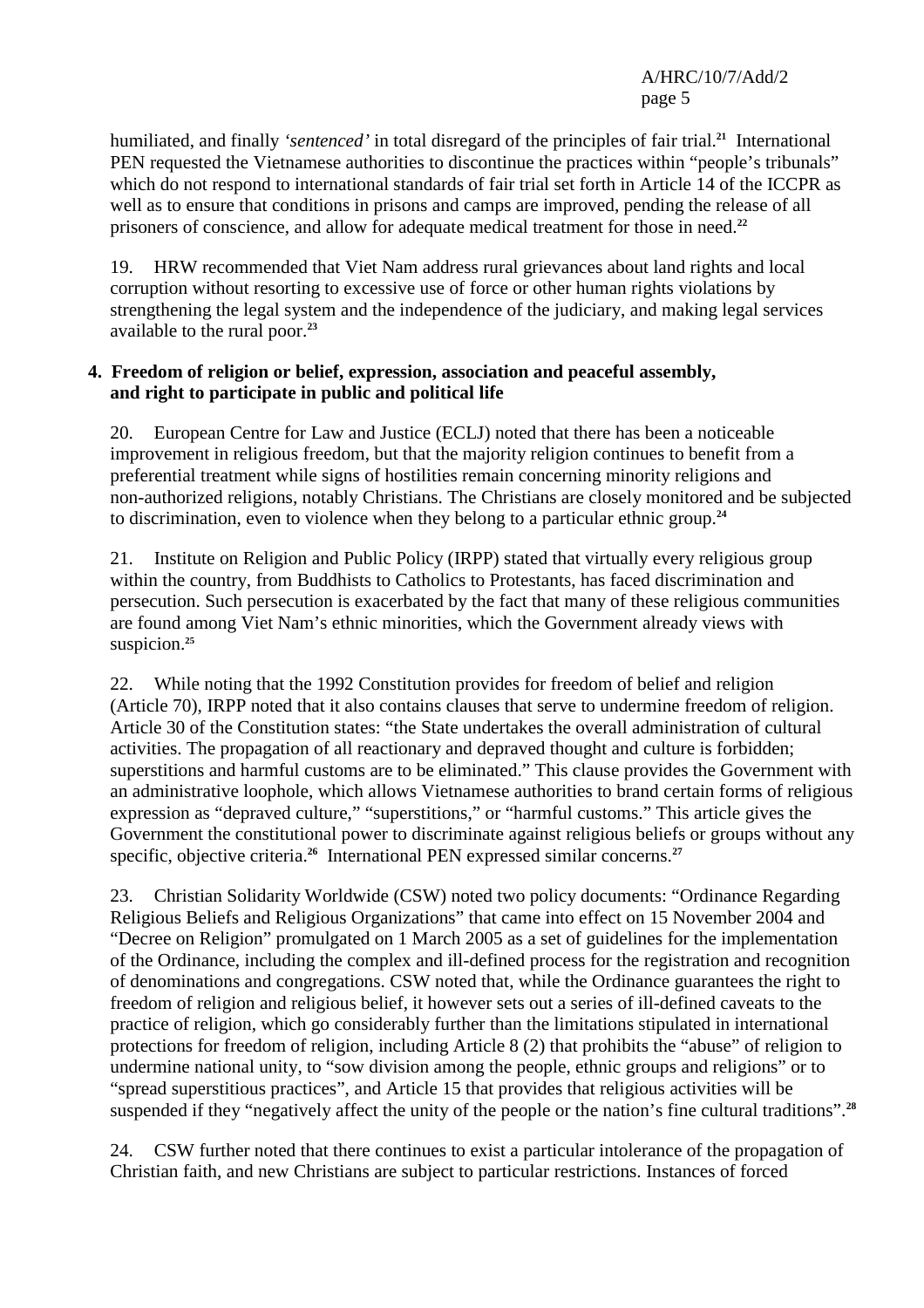evictions, restrictions on freedom of movement and restrictions on access to theological training are occasionally reported. The use of torture against religious adherents has generally declined, although it has not disappeared entirely.**<sup>29</sup>**

25. With regard to the status of registrations for Protestant congregations, CSW noted that the rate at which congregations have been registered has decreased to a standstill, leaving those which are unregistered in an indeterminate legal condition, vulnerable to harassment and aware of the threat of possible closure. Congregations without clear denominational affiliation are the most likely to encounter problems with registration, although new churches and those with ethnic minority congregations are also liable to face particular difficulties. There exists in some areas a tendency on the part of the authorities to request a list of names of members of the congregation.**<sup>30</sup>**

26. CSW stated that Protestantism is treated with continued suspicion by the Government and local party leaders, resulting in several forms of repression and discrimination. The trend of forcible renunciations of faith is widely acknowledged as having lessened substantially although there is evidence that this approach has not been abandoned uniformly, particularly in the northern and central highlands. However, a more persistent threat facing Protestants across Viet Nam is the cutting of their access to funding and benefits originating with the government and NGOs, which are mediated through the village-level authorities.**<sup>31</sup>** According to CSW, the legal rights of ethnic minority Protestants in northern Viet Nam have been impaired by the refusal of the competent authorities to issue them with identity cards that recognize their religious affiliation. Without proper recognition of their Protestant status, they are left in an indeterminate and vulnerable position: either they have no identity card, or the fact that they are identified as subscribing to no religion may be used to prevent their attendance of churches.**<sup>32</sup>**

27. CSW noted that in the context of the central highlands, there continues to emerge evidence of a residual conflation of Protestantism with the *Degar* political movement by government officials, indicative of a continued distrust of Protestant activity on political grounds. Although there exists and has historically existed some degree of overlap between the *Degar* movement and its predecessors, and adherents to Protestantism, the attendance of the protests in 2001 by some Protestants was portrayed by the authorities, in some contexts, as indicative that all Protestants were being sympathetic to *Degars'* political ambitions.**<sup>33</sup>**

28. FIDH and VCHR noted that the situation of the Unified Buddhist Church of Viet Nam (UBCV), adhered to by the majority of the Vietnamese population, is of particular concern. Banned effectively in 1981 following the creation of the State-sponsored Viet Nam Buddhist Church, its leaders and members are subjected to detention, intimidation and constant harassment. Despite repeated appeals from the international community, Viet Nam has not re-established its legal status.**<sup>34</sup>** FIDH andVCHR further noted that in 2007 the authorities arrested 20 Khmer Krom Buddhist monks for participating in a peaceful protest calling for religious freedom. Five received prison sentences. Excessive force has been used against Khmer Krom farmers petitioning for resolution of land conflicts.**<sup>35</sup>**

29. AI noted that in September 2008 police carried out a violent crackdown on peaceful mass protests in Ha Noi. Since December 2007, members of the Catholic Church were engaged in peaceful mass protests and prayer vigils to support the church's claims to ownership of two pieces of land.**<sup>36</sup>** AI further noted that the authorities continued to threaten and otherwise intimidate Catholics who supported the church's claims. **37**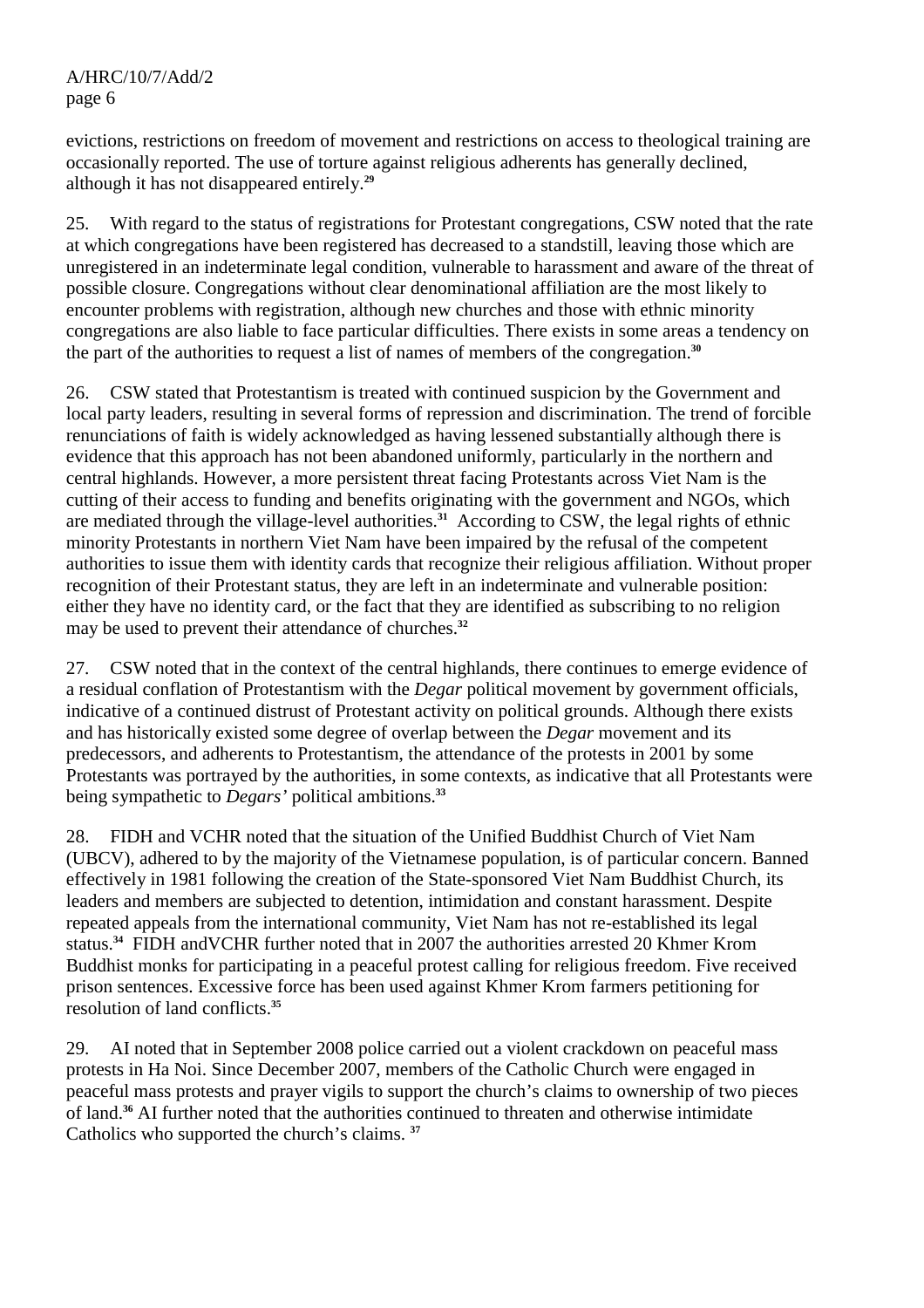30. CSW expressed concern over reports that minors have been excluded from attending house churches in some northern provinces since 2007, with the threat of registration papers being revoked for any infringements, and similar reports the previous year.**<sup>38</sup>**

31. CSW further noted that *Chau Pha* members have been active in attempting to recruit Hmong, including Protestants, in Dien Bien province, using a promise of full religious freedom. Hmong Protestants in the region risk being caught between violent hostility from *Chau Pha* activists, and the Government's suspicion that they are sympathetic to the *Chau Pha* movement.**<sup>39</sup>**

32. International PEN stated that it has observed the pattern of a campaign to silence dissent in the printed media and the Internet, and to suppress peaceful disagreement and political opposition. Harsh prison sentences are handed down in Vietnamese courts, in some cases to be served in forced labour camps, after which individuals are placed under residential surveillance, where the restriction to their rights persists.**<sup>40</sup>**

33. International PEN also noted that many writers, journalists and dissidents currently imprisoned in Viet Nam, have been jailed for expressing their opinions or dissent publicly, publishing underground or on the Internet. Those who are not in prison but decide to exercise their right to freedom of expression are often subject to regular interrogations and house arrest.**<sup>41</sup>** Association Tourner la PAGE (ATLP) also expressed similar concerns.**<sup>42</sup>** International PEN noted that Viet Nam's process of authorisation of publications has been reported as extremely complex, as each piece must go through a systematic screening mechanism and registration before printing. This has forced some writers and publishers to use underground means to print their material and distribute it amongst the population.**<sup>43</sup>**

34. AI noted that strict controls are maintained over the media in Viet Nam, and press freedom is severely restricted. An increase in recent years of public concern over corruption scandals has resulted in more coverage in the media of important cases.**<sup>44</sup>**

35. FIDH and VCHR stated that Viet Nam systematically suppresses peaceful demonstrations and punishes protesters under criminal law. Peaceful demonstrations by farmers and peasants, known as the "Victims of Injustice", many of them women, have also been brutally repressed. This rural protest movement, in which dispossessed farmers march to Hanoi or Saigon to file petitions and camp outside government buildings protesting state confiscation of lands for development projects and lack of compensation, has reached explosive proportions, with over 2 million complaints filed over the past 10 years.**<sup>45</sup>**

36. AI stated that the authorities frequently use provisions of the Penal Code to stifle freedom of expression, including criticism of government policies, and reference to issues considered as politically sensitive.**<sup>46</sup>** AI further stated that the authorities continue to try to control and restrict Internet traffic deemed undesirable. Many of those arrested in the on-going crackdown include lawyers, trade unionists, religious leaders and political activists who are loosely connected through Bloc 8406, an Internet based pro-democracy movement formed on 8 April 2006, and with other un-authorized political groups advocating democracy and human rights. Charges laid against dissidents often include references to sending and placing information on the Internet aimed at "slandering" and "distorting" government policies.**<sup>47</sup>**

37. AI called on the Government to: repeal or amend provisions in the 1999 Penal Code to ensure that ambiguous provisions relating to national security are clearly defined or removed, so they cannot be applied in an arbitrary manner to stifle legitimate dissent, debate, opposition and freedom of expression; repeal provisions in the 1999 Penal Code allowing house arrest or probation used to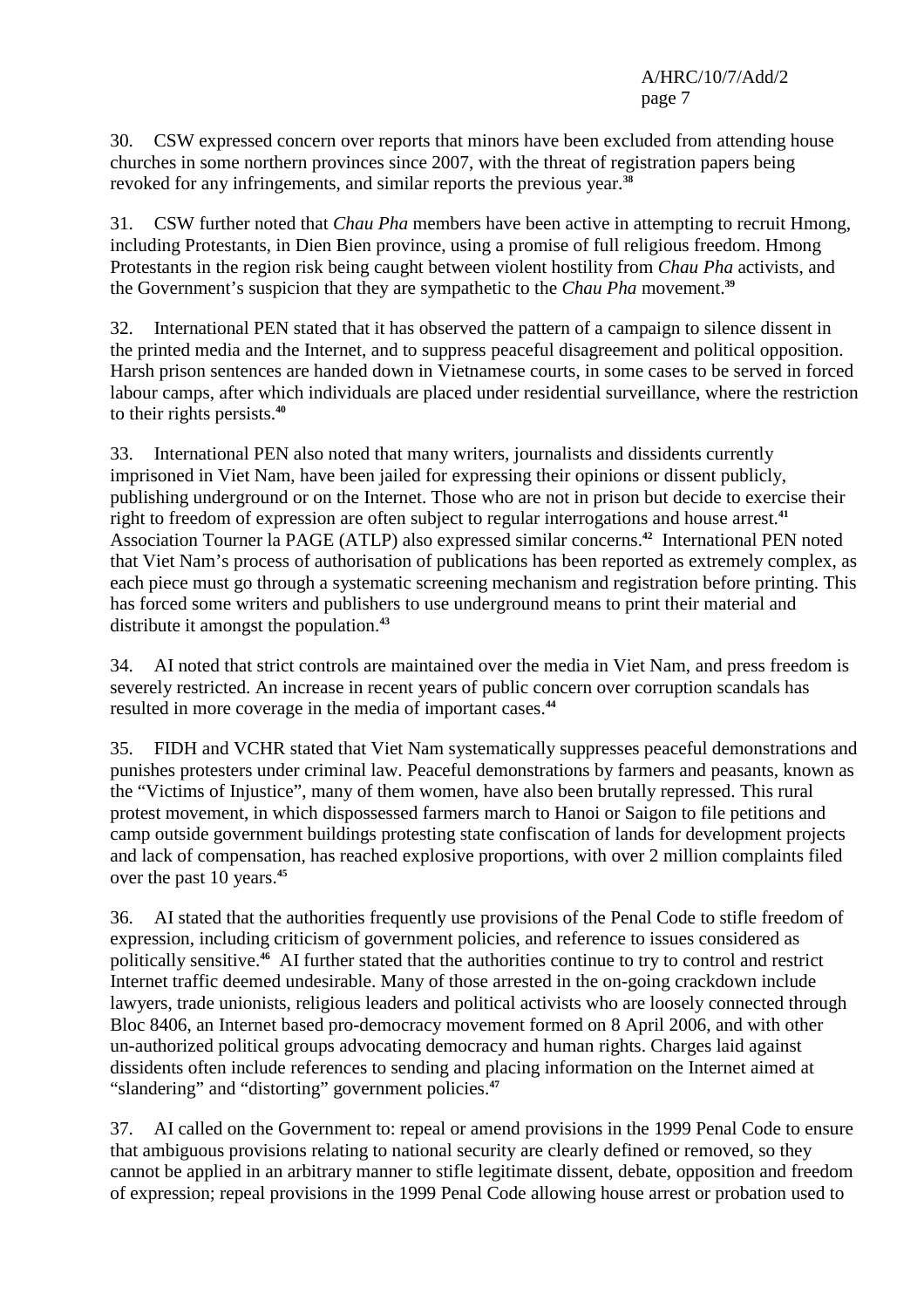violate freedom of expression and assembly; and remove all restrictions and arbitrary interference on the operation and use of the Internet that violate the right to freedom of expression and end practices, such as censorship, and surveillance.**<sup>48</sup>**

38. AI further called on the Government to: end restrictions on the right to practice one's religion of choice without discrimination, in accordance with Article 69 and 70 of the Constitution as well as international human rights law; ensure that relevant authorities are aware of their duty to protect individuals' right to freedom of religion; take measures to ensure protection of the right to peaceful expression of political beliefs; take all necessary measures to end restrictions on the rights to freedom of expression and peaceful assembly; ensure that police officers are made aware of their duty to protect the human rights of all individuals; immediate and unconditionally release all prisoners of conscience; and invite the United Nations Special Rapporteur on the right to freedom of opinion and expression to visit Viet Nam.**<sup>49</sup>**

# **5. Right to work and to just and favourable conditions of work**

39. FIDH and VCHR noted that the Government adopted a new decree obliging workers to pay their employers 3 months salary in compensation if their strike is deemed illegal. Whilst the 1995 Labour Code authorizes the right to strike, strikes are prohibited in 54 sectors considered to be of "public service" or important to the national economy or defence (including the post office, public transport, banking). The Prime Minister can "terminate" any strikes perceived as *"detrimental to the national economy or public safety"*. The Labour Code does not authorize freedom of association. All labour unions are under the umbrella of the "Viet Nam General Confederation of Labour" (VGCL) controlled by the Communist Party of Viet Nam (CPV). Free trade unions are prohibited. In 2007, several people who set up an unofficial United Worker-Farmers Organization (UWFO) were arrested and sentenced to harsh prison terms simply for seeking to protect workers' rights and demanding the right to form free trade unions.**<sup>50</sup>** FIDH and VCHR called on the Government to guarantee the right to freedom of assembly, to guarantee freedom of association and to allow the establishment of trade unions independent of the CPV.**<sup>51</sup>**

40. HRW recommended that Viet Nam immediately and unconditionally release all persons detained for peaceful activities to promote the rights of workers to freely associate, including the right to form and join trade unions of their own choice, to peacefully assemble to protect and advance their rights, and to exercise their right to freedom of expression on behalf of workers and their concerns and recognize independent labour unions.**<sup>52</sup>**

## **6. Right to social security and to an adequate standard of living**

41. Khmers Kampuchea-Krom Federation (KKF) noted that there are approximately 3,000 Khmer-Krom who have been affected by an epidemic of blindness with either left eye or right eye, or some cases even both eyes in Vinh Chau district, Khleang (renamed Soc Trang) province. Cases of this epidemic blindness have been reported throughout Kleang province, in particular in My Tu and My Xuyen districts, and in Preah Trapeang (Tra Vinh) province. Blinded individuals require immediate medical attention and also a thorough investigation to determine the root of the disease and prevent further outbreaks. Despite the media attention and the fact that KKF brought this matter to the attention of the United Nations Permanent Forum on Indigenous Issues in 2005, the Government has not attempted to investigate, or to resolve this health issue.**53**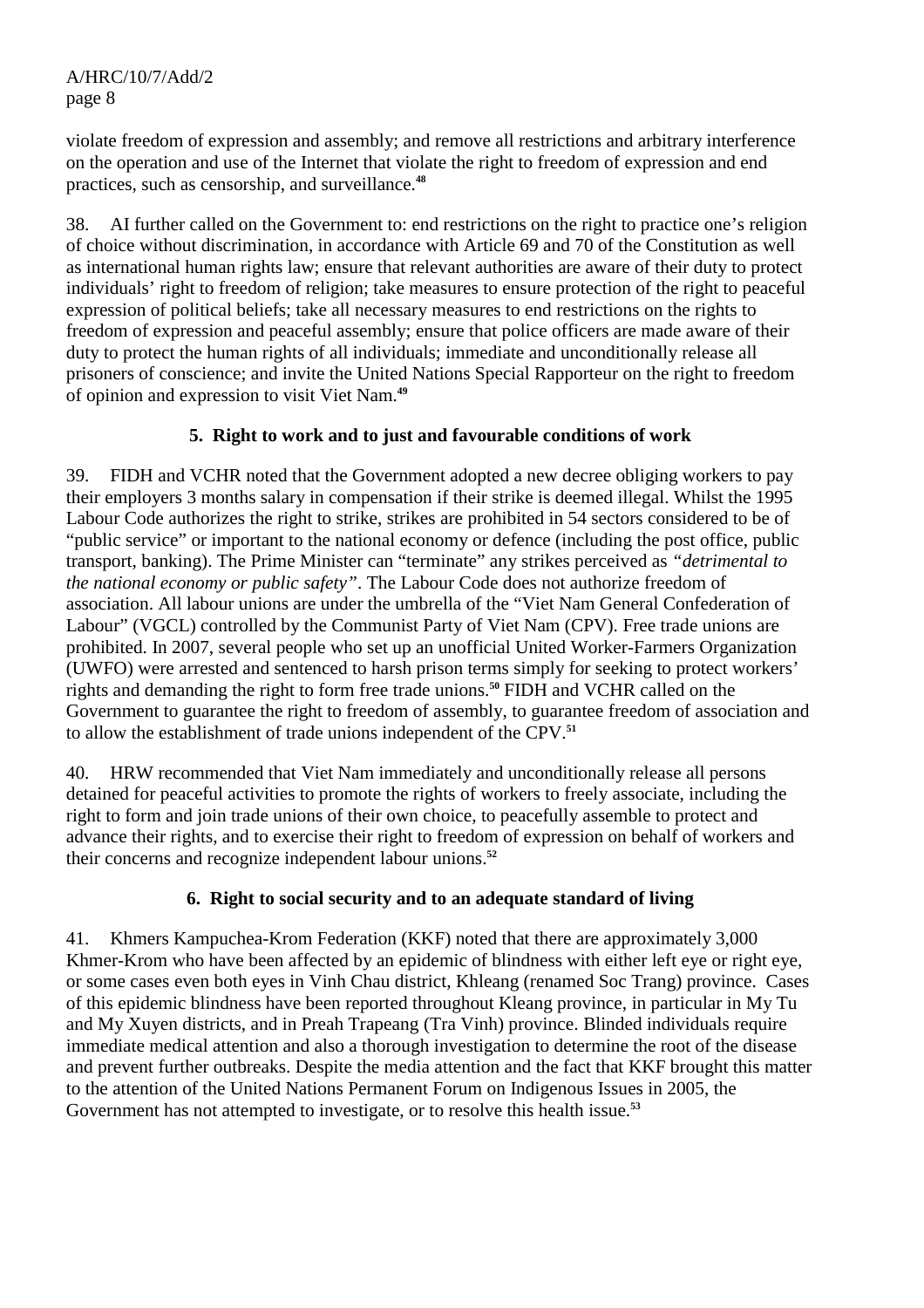## **7. Right to education and to participate in the cultural life of the community**

42. INDIG supported the recommendations of the Committee on the Rights of Child, especially training of teachers. INDIG noted that the monks in the traditional temples have provided education in inter alia, the mother tongue of Khmer Krom children. More must be done to create a program to ensure education.**<sup>54</sup>**

43. KKF noted that the current teaching of the Khmer language in public school does actually not allow Khmer Krom children to learn their mother-tongue. Some of the public schools provide two to three hours per week for teaching of Khmer language only. Khmer is not recognized as an official language in Kampuchea Krom and there are no books written in Khmer. All applications including forms, signs and legal documents should be written in both Khmer and Vietnamese. The education gap between the majority people (Vietnamese) and minorities, especially Khmer-Kroms, is particularly significant in higher education especially. Outside efforts to support Khmer Krom advancement in education are blocked because the Government ties these efforts to political motives.**<sup>55</sup>**

#### **8. Minorities and indigenous peoples**

44. UNPO urged the Vietnamese authorities to: acknowledge the indigenous status of both the Khmer Kampuchea Krom peoples, as well as that of the Christian *Montagnards*; create an effective mechanism for the settlement of outstanding land claims by both indigenous groups and to compensate those groups for the loss of their ancestral lands, in line with article 8 of the Universal Declaration on the Rights of Indigenous Peoples; and sign and ratify ILO Convention 169 with the aim of respecting the traditions of indigenous peoples in relation to the use of their ancestral lands.**56** 

45. AI noted that human rights violations against ethnic minority *Montagnards* in the Central Highlands continue. These include restrictions on movement and forcing Christians belonging to unauthorized "house churches" to renounce their religion. An unknown number of Montagnards from among the more than 250 who were sentenced to lengthy prison terms in connection with the large-scale protests in 2001 and 2004 around land ownership and religious freedom, are believed to remain in prison.**<sup>57</sup>**

46. FIDH and VCHR stated that the *Montagnards* in the Central and Northern Highlands of Viet Nam suffer discrimination, including social exclusion, confiscation of ancestral lands, state-sponsored migration of ethnic Vietnamese into highland areas and the undermining of traditional culture. Religious persecution is also a key issue, since many Montagnards have converted to Protestantism.**<sup>58</sup>**

47. INDIG noted that the Khmer Krom people have faced systematic and severe human rights violations through waves of settlements by the Vietnamese in their homelands of Kampuchea Krom. For centuries and specifically since June 1949, the Vietnamese governments instituted practices and policies to discriminate against Khmer Krokm people and decrease the possibility for Khmer Krom to exercise the right to self-determination. Through every phase of the occupation, Khmer Krom people resisted to perpetuate their culture, language and continued existence as a collective identity.**<sup>59</sup>**

48. ATLP noted that the issue of religion in the case of the Khmer Krom, is related not only to freedom of worship but also to the preservation and transmission of the cultural heritage. In a context in which Vietnamese is the language of education and the language used by the administration, Buddhist temples are the main venue in which Khmer is taught and used (the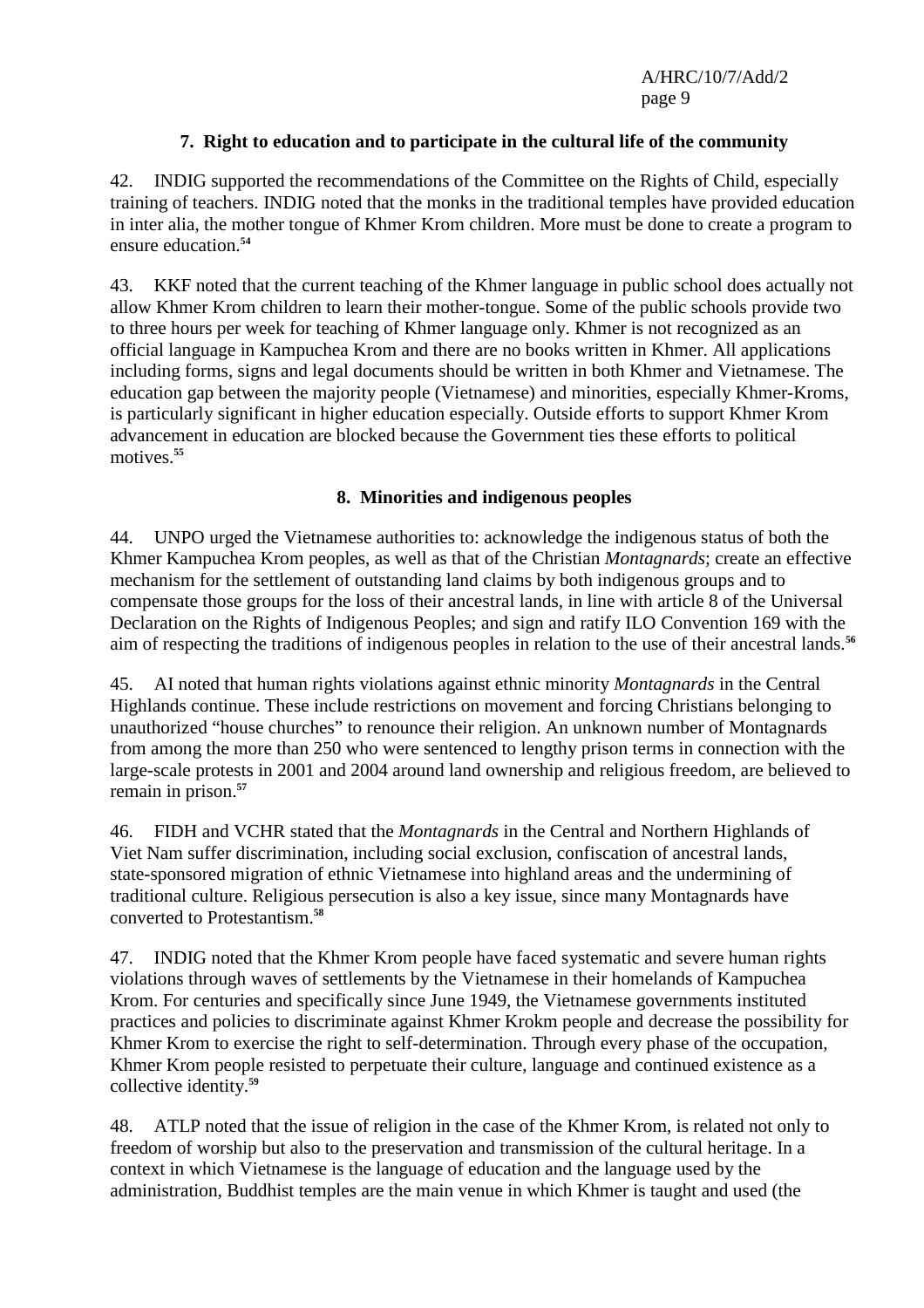majority of Khmer Kroms practise Theravada Buddhism, unlike the majority of Vietnamese, who practise Mahayana Buddhism). As a result, restrictions on the practice of Theravado Buddhism not only have a direct impact on the freedom of worship of the Khmer peoples of Viet Nam but also on the transmission of the Khmer language and culture.**<sup>60</sup>**

49. Concerning the right of the Khmer Krom to own the property, Unrepresented Nations and Peoples Organization (UNPO) noted that Viet Nam has neither recognized the Khmer Krom as indigenous peoples, nor have they signed and ratified the International Labour Organization (ILO) Convention 169 concerning Indigenous and Tribal Peoples in Independent Countries. Khmer people wishing to enforce their rights as laid down by the Universal Declaration on Human Rights, faces violence, arbitrary arrest and on occasion, torture.**<sup>61</sup>**

50. UNPO also noted that the Khmer Krom disproportionately suffer from misconduct by Vietnamese security personnel and police officers as a result of discrimination. Peaceful protests on numerous occasions have been repressed, as it was the case with a peaceful protest by some 80 farmers on 28 February 2008, in An Giang Province, to request their ancestral farmlands back from the Vietnamese authorities.**<sup>62</sup>**

## **III. ACHIEVEMENTS, BEST PRACTICES, CHALLENGES AND CONSTRAINTS**

51. UNPO stated that generally speaking, in spite of widespread violations of human rights inflicted upon members of the Khmer Krom and Montagnard minorities, the Government should be commended for having incorporated key human rights, such as freedom of religion, in its national constitution. In addition, they should be commended for having ratified the International Covenant on Civil and Political Rights, despite the fact that the implementation of these rights remains poor.**<sup>63</sup>**

## **IV. KEY NATIONAL PRIORITIES, INITIATIVES AND COMMITMENTS**

N/A.

# **V. CAPACITY-BUILDING AND TECHNICAL ASSISTANCE**

N/A.

*Notes* 

<sup>1</sup> The stakeholders listed below have contributed information for this summary; the full texts of all original submissions are available at: www.ohchr.org. (One asterisk denotes a non-governmental organization in consultative status with the Economic and Social Council.)

*Civil society* 

| AI                       | Amnesty International*, London, United Kingdom                        |
|--------------------------|-----------------------------------------------------------------------|
| <b>ATLP</b>              | Association Tourner la PAGE, Maurepas, France                         |
| <b>CSW</b>               | Christian Solidarity Worldwide, Surrey, United Kingdom                |
| <b>ECLJ</b>              | European Centre for Law and Justice*, Strasbourg, France              |
| FIDH and VCHR            | International Federation of Human Rights*, Paris, France and Viet Nam |
|                          | Committee on Human Rights                                             |
| <b>GIEACPC</b>           | Global Initiative to End All Corporal Punishment of Children          |
| <b>HRW</b>               | Human Rights Watch*, New York, United States                          |
| <b>INDIG</b>             | INDIG, Hawaii, United States                                          |
| <b>International PEN</b> | International PEN,* London, United Kingdom                            |
| <b>IRPP</b>              | Institute on Religion and Public Policy, Washington D.C., USA         |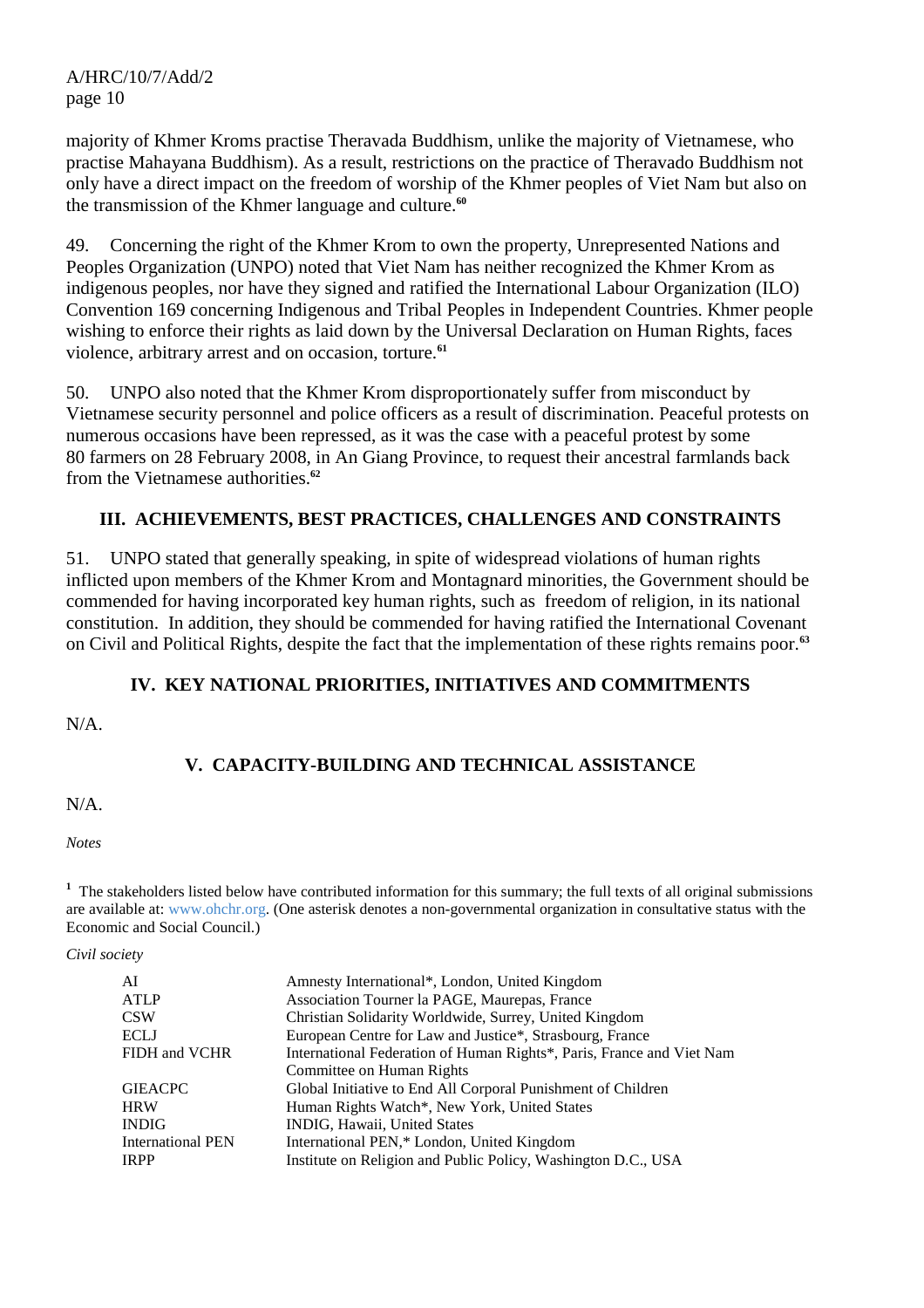KKF Khmers Kampuchea-Krom Federation, NJ, USA<br>UNPO Unrepresented Nations and Peoples Organization Unrepresented Nations and Peoples Organization, The Hague, the Netherlands FIDH and VCHR, p. 5. FIDH and VCHR, p. 1. <sup>4</sup> AI, p. 3. See also FIDH and VCHR, p. 1. FIDH and VCHR, p. 1. FIDH and VCHR, p. 6. HRW, p. 1. FIDH and VCHR, p. 4. FIDH and VCHR, p. 4. AI, p. 3. See also FIDH and VCHR, p. 3. AI, p. 4. AI, p. 4. AI, p. 7. See also FIDH and VCHR, p. 6. HRW, p. 2. FIDH and VCHR, p. 5. See also International PEN, p. 3. FIDH and VCHR, p. 2. HRW, p.4. HRW, p. 2. FIDH and VCHR, p. 2. GIEACPC, p. 2. International PEN, p. 4. International PEN, p. 4. HRW, p. 5. ECLJ, p. 1. IRPP, p. 1. IRPP, pp. 1-2. International PEN, p. 3. CSW, p. 2. See also ECLJ, pp. 1-3, FIDH and VCHR, p. 3., and HRW, p. 2. CSW, p. 4. See also AI, pp. 5-6. CSW, p. 3. CSW, p. 4. CSW, p. 4. See also FIDH and VCHR, p. 4. CSW, p. 4. See also ECLJ, p. 4. FIDH and VCHR, p. 3. See also IRPP, p. 2., and International PEN, p. 2. FIDH and VCHR, p. 4. See also ATLP, p. 2. IRPP, p. 2., KKF, pp. 1-2 and UNPO, p. 2. AI, p. 5. See also FIDH and VCHR, p. 4., and IRPP, p. 3. AI, p. 5.

CSW, p. 5.